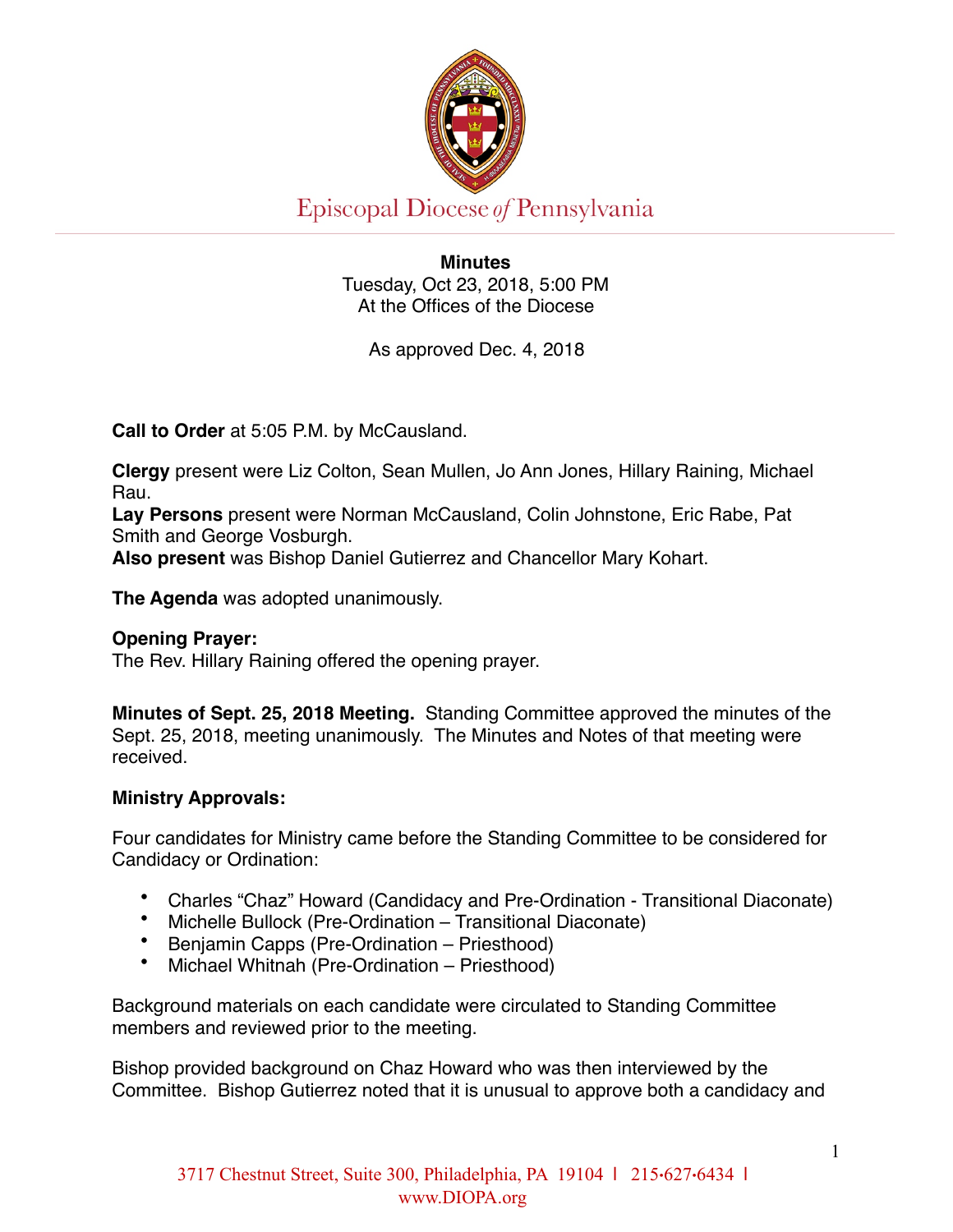pre-ordination at the same meeting. However, Bishop cited Howard's 16 years experience in ministry, his position as Chaplain at the University of Pennsylvania, his doctorate in ministry, and the strong recommendation of both the Cathedral and the Commission on Ministry. In December 2017, the COM recommended that Howard undertake four actions to best prepare for the Episcopal priesthood. Bishop Gutierrez reported to the Standing Committee that Howard accomplished those four steps. The Bishop believes that in this case the candidate is unusually well-qualified and so to approve both his candidacy and pre-ordination at this meeting is appropriate.

Chaz Howard joined the meeting.

The Standing Committee engaged Howard in a lively discussion of his background, the importance he places in joining the Episcopal priesthood, his work in anti-racism and cross cultural education and his work with students at the University of Pennsylvania who come from non-Christian backgrounds.

After approximately 30 minutes, Howard left the meeting.

**A Resolution** was made and seconded (Jones/Rau) that Standing Committee approves the candidacy and ordination to the transitional diaconate of Charles "Chaz" Howard. **Approved unanimously.**

Canon Arlette Benoit Joseph, Canon for Transition Ministry, joined the meeting to answer any questions about other three candidates.

**A Resolution** was made and seconded (Smith/Vosburgh) that Standing Committee approves the ordination to the transitional diaconate of Michelle Bullock. **Approved unanimously.**

**A Resolution** was made and seconded (Vosbugh/Rau) that Standing Committee approves the ordination to the priesthood of Benjamin Capps. **Approved unanimously.**

**A Resolution** was made and seconded (Smith/Vosburgh) that Standing Committee approves the ordination to the priesthood of Michael Whitnah. **Approved unanimously.**

### **Diocesan Staff Reports**

- The Staff Reports were received without comments.
- McCausland noted that reports were not available until late in the previous week, and that resulted in the distribution to SC members later than normal.

## **Report of the Bishop:**

• Convention preparation has occupied the staff that is normally spending 60% of its time in the parishes.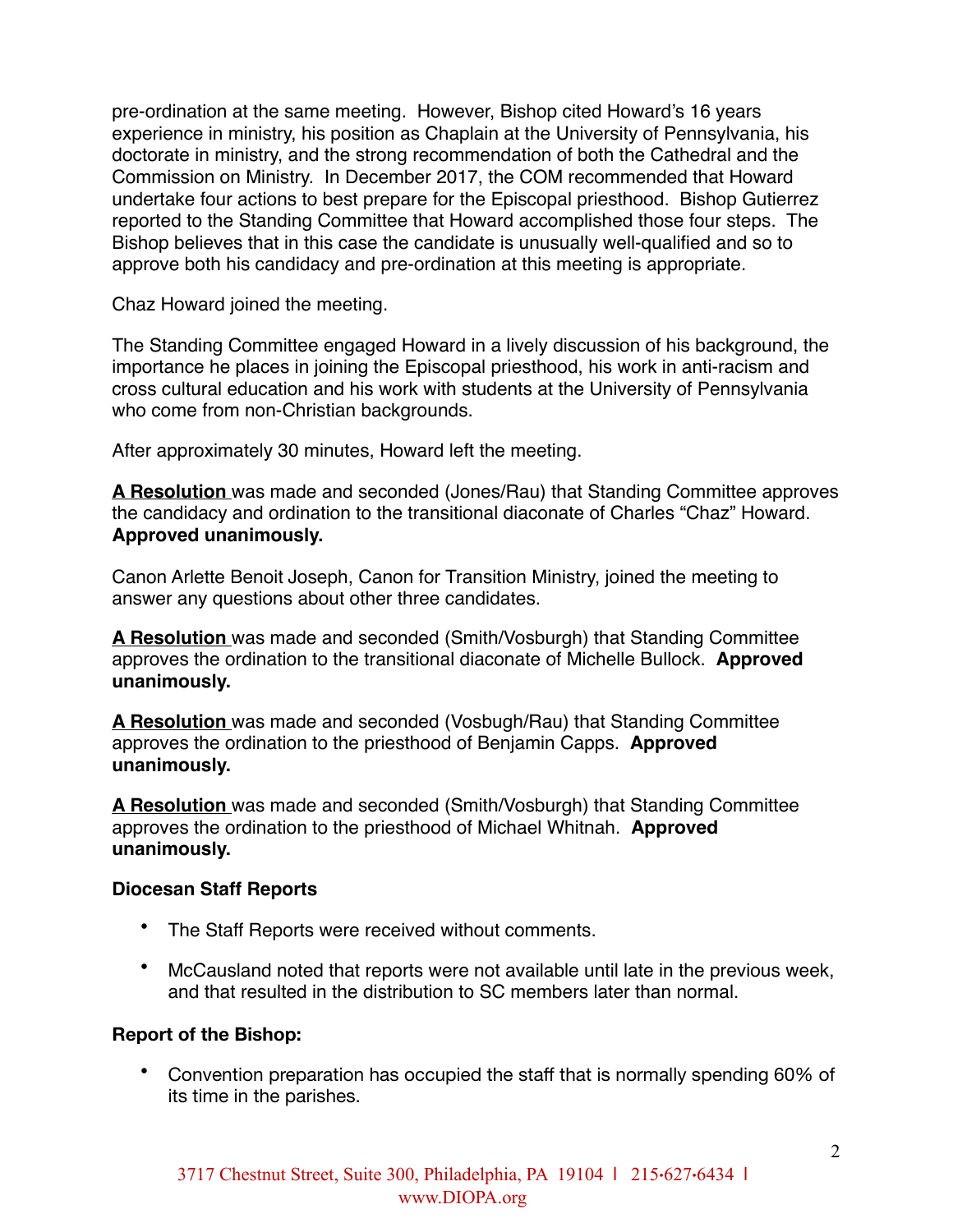- The Bishop delivered a detailed budget message to the Diocese last week, and appreciates the help of those who worked on budget preparation.
- Good Shepherd, Rosemont, is now being led by The Rev. Näz Javier, and Fr. Samuel Murangi as the parish develops its new life.
- Free Church of St. John also has new leadership. Rev. Fr. David Franceschi-Faccio has resigned and interim priests are serving there.
- Bishop has been in Europe for a meeting of the Compass Rose Society. He reported a good exchange of ideas there among bishops of the Anglican Communion.

Mullen congratulated the Bishop on the detailed explanation of the budget that the Bishop recently sent to the people of the Diocese. Mullen also urged that the Bishop consider the appointment of a suffragan bishop or an assistant bishop despite the financial implications.

## **Chancellor's Report:**

• St. Johns, Huntington Valley, has closed its legal agreement with a not-for-profit foundation that will finance major improvements and renovations at the church. The agreement details were previously approved by Standing Committee.

**Finance Committee Referrals:** None this month.

**Diocesan Staff Reports** – No comments.

**Old Business** – None

### **New Business**

- Nominees to the Cathedral Chapter were presented to Standing Committee. They are:
	- o The Rev. Gerald S. (Jay) Collins
	- o Mr. Everett Gillison
	- o Ms. Helen Jennings.
- The candidates are supported by the Bishop. There was no objection, however, no Standing Committee action on the slate is required.
- December 4, 2018 will be the date of the next Standing Committee meeting.

## **Diocesan Commission/Committee Reports** (as necessary)

- Finance (Rabe/Rau) Work at the last meeting focused on the budget presentation to Convention.
- Incorporation (Jones/Smith) The Committee is preparing for Convention presentation.
- Office Space Committee (Smith) Hopes to meet in next two weeks.